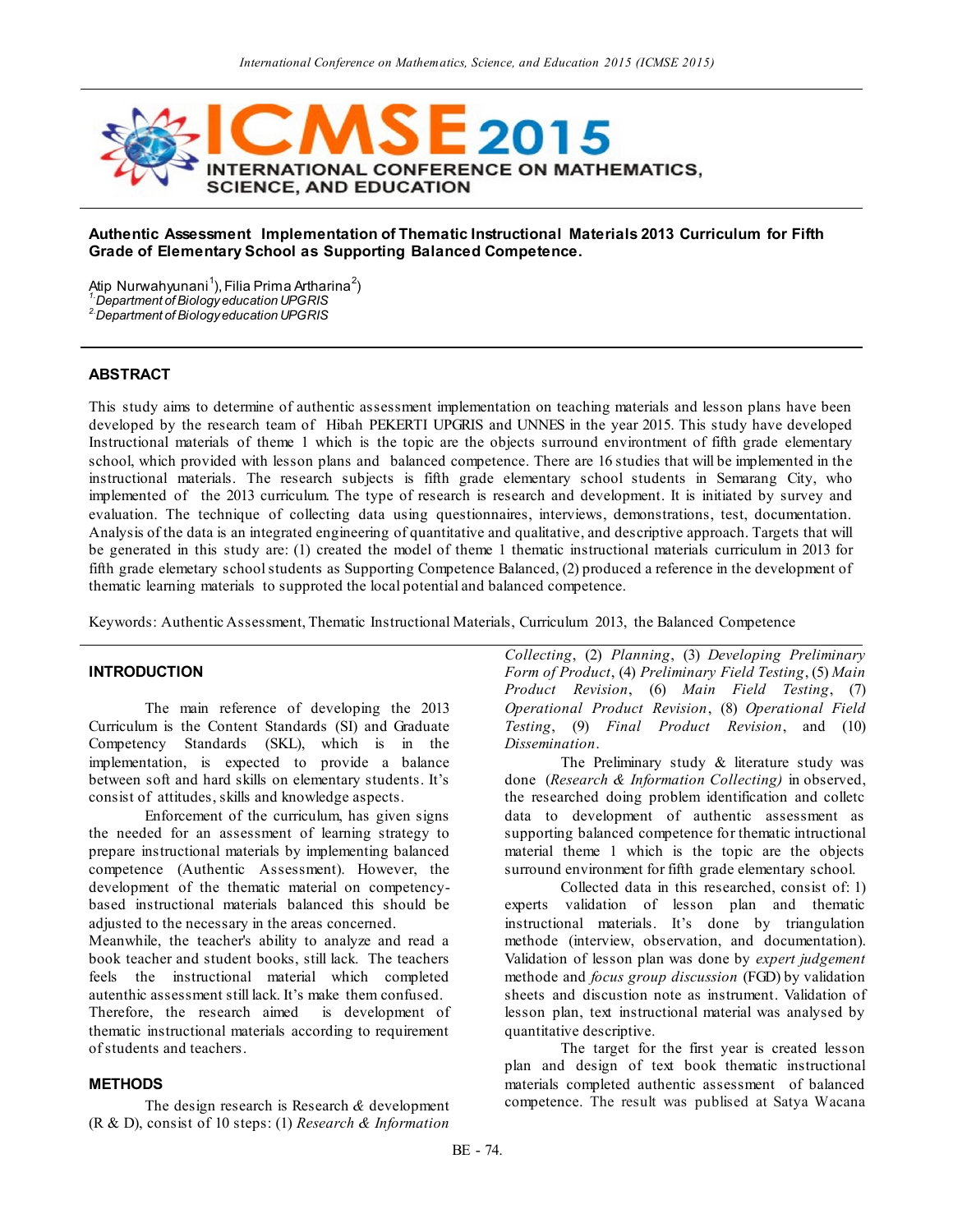salatiga University Conference, ICMSE 2015, LP2M UNNES Journal.

The second years, this research implemented the thematic intructional materials completed authentic assessment of balanced competence in elementary school of Semarang City, Jepara Sub-province, Purwodadi Subprovince, Salatiga Sub-province, Semarang Subprovince, Pekalongan Sub-province and Banjarnegara Sub-province. The result hopefully raised balanced competence of elementary school pupils.

stage is focused on problems taken from the early observation in the fifth grade of elementary school teacher at Lab School UNNES. This activites consist of mapping material according Based Competence (KD) and indicators by preparing material that displays the local culture in the area where they lives. At this stage, the researchers also discussed the material related to the theme which completed with lesson plan and balanced assessment. In addition, development of need assessment related the implementation of a balanced assessment in the instuctional materials. Then literature review focused



Figure 1. Steps of research

# **RESULT AND EXPLANATION**

1. Preliminary Study Evaluation

Stages of preliminary studies conducted through a literature review and field studies. A literature review was performed by searching and reviewing various sources of literature about the purposes of teachers in 2013 curriculum implementation. Preliminary studies conducted to map out the stages of implementation. This

on the development of text instructional materials and CAI storyboard instructional materials.

# 2. Planning Stages Evaluation

The planning stage is done after analyzing the results of a preliminary study as a reference for the development of instructional materials and prototype printed instructional materials CAI. The results of observation are: the Teachers still confused implement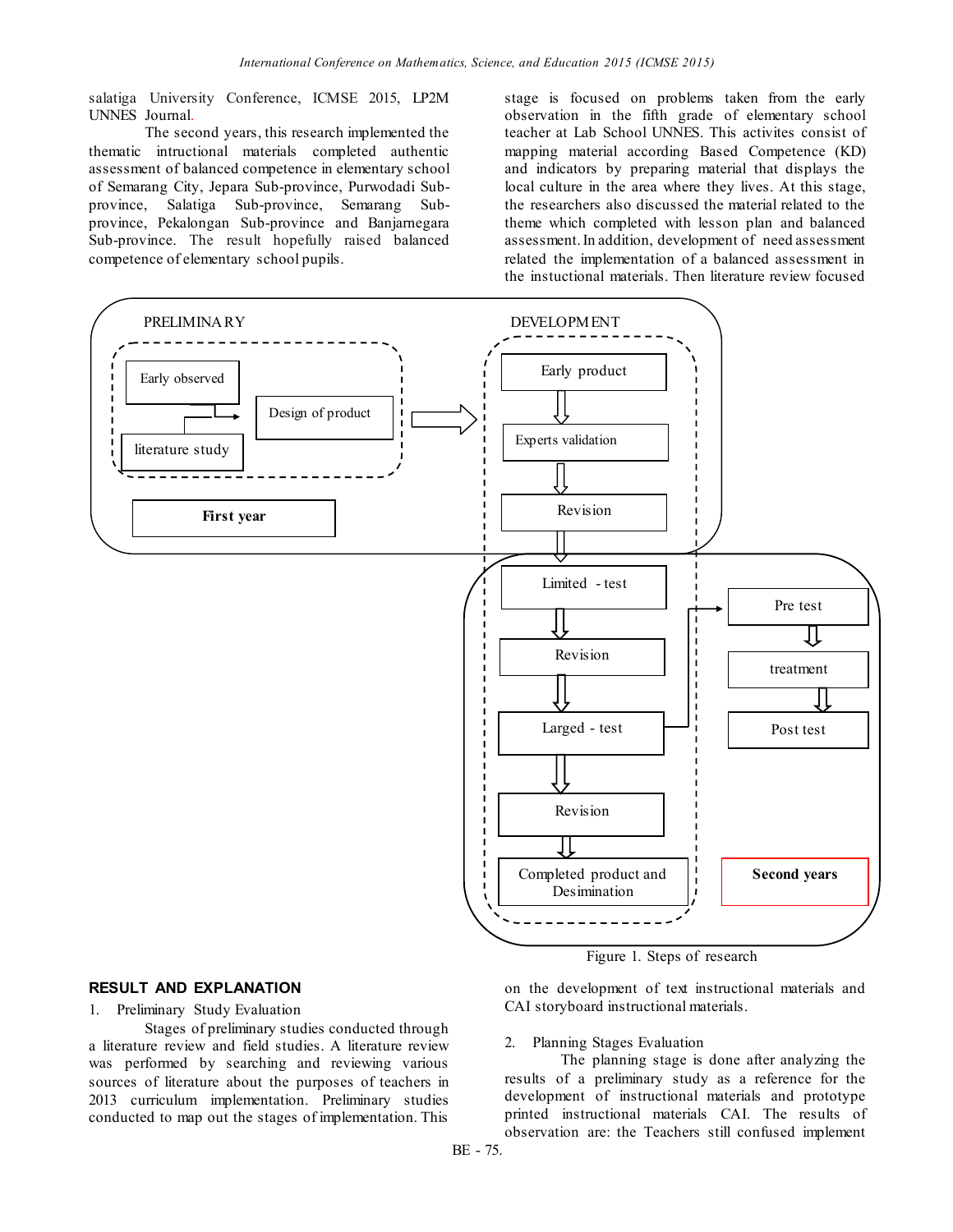balanced assessment because there is no balanced assessment examples in the book teacher and student books. Learning not to combine and utilize IT media, the use of IT is only limited, ex: use of power point via the LCD and laptops are operated by teachers. Thus, the curriculum in 2013 a greater emphasis on learning by students, the researchers tried to develop instructional materials that include lesson plans and balanced assessment of theme 1 in fifth grade elementary school.

The next stage is designing prototype instructional materials in print, in terms of display design is necessary to sketch the design and made in a story board in the form of a game that is easy to understand for students.

of this study was a printed instructional materials, and prototype CAI of print instructional materials. The results of data obtained analyze indicate that the printed prototype of instructional materials is considered quite good after a 3 x revision of the validator. Validity of experts aims to trial and analyze the quality of the material terms and in terms of the implementation of authentic assessment of theme 1 (which is the topic are the objects surround environtment) thematic instructional materials in 2013 curriculum for fifth grade elementary students as supporting balanced competence. The fifth grade elementary school teachers participant as user validator.

The results of the comments and criticisms of



Figure 1. Prototype of thematic instructional materials at Theme 1 which is the topics is the objects surround environment with balanced competence.

# 3. Development stage Evaluation

The results of the development stage evaluation of thematic Instructional materials equipped with balanced competence is validated by the material experts, media specialists and curriculum experts. In the first year the experts then serves as a guide for improvement of assessment models prior to trial. More results validator can be seen in Table .1.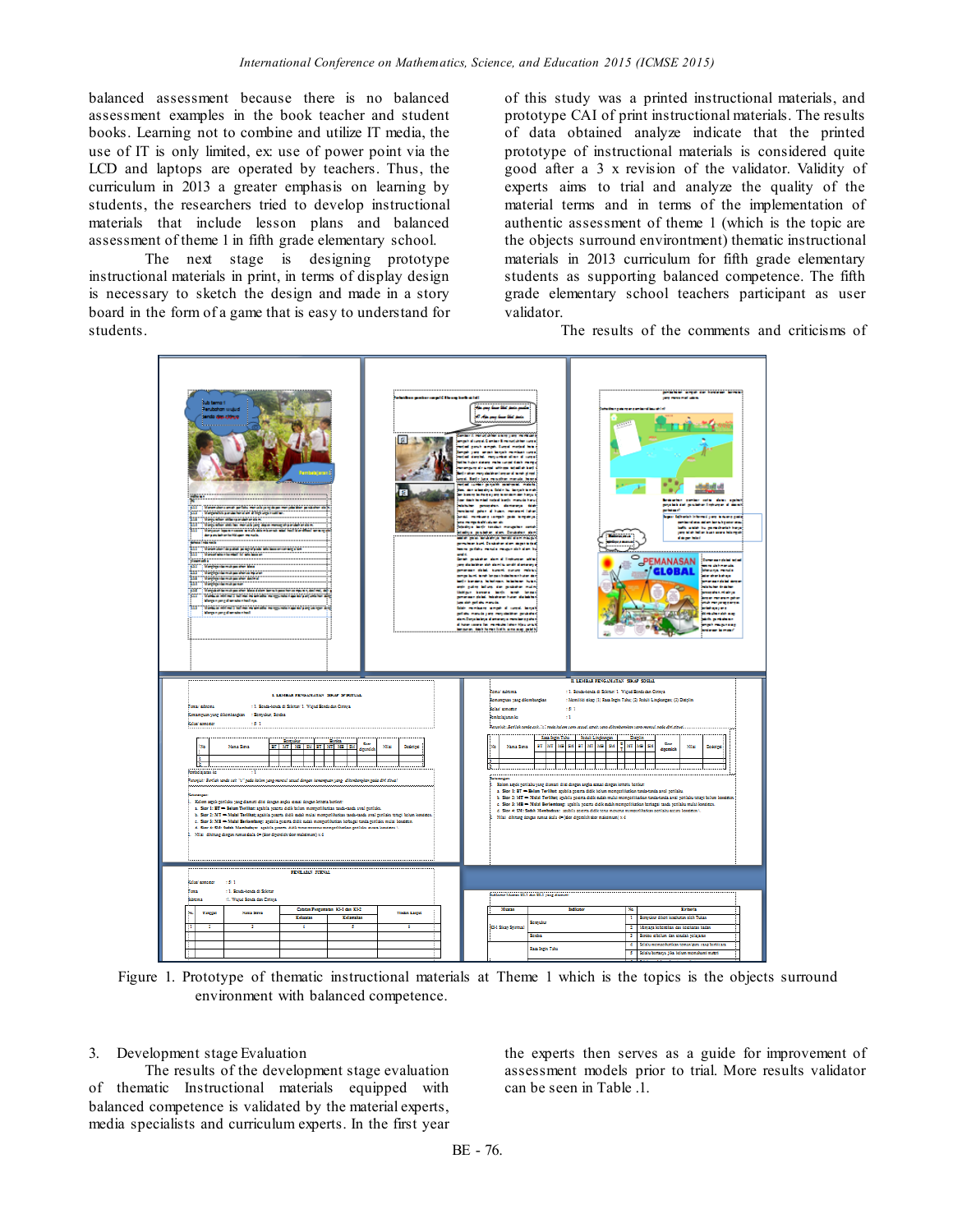

Figure 3. The Storyboard Prototype of Thematic Instructional Materials 2013 Curriculum - Based Computer Assisted Instruction (CAI) for Elementary Students as Supporting Balanced Competence

| Table 1. The results of the development stage evaluation of the matic Instructional materials equipped with |  |  |
|-------------------------------------------------------------------------------------------------------------|--|--|
| balanced competence                                                                                         |  |  |

|                  |                                                                                | <b>Information</b>       |               |
|------------------|--------------------------------------------------------------------------------|--------------------------|---------------|
| N <sub>0</sub>   | <b>Balanced Assessment Point Of Learning</b>                                   | <b>Score</b>             | Criteria      |
| 1.               | The teachers understanding the based competence related of religius attitudes  | $\overline{4}$           | Very Suitable |
|                  | of lesson plan and instructional materials made.                               |                          |               |
| $\overline{2}$ . | The teachers understanding the based competence related of social attitudes    | $\overline{4}$           | Very Suitable |
|                  | of lesson plan and instructional materials made                                |                          |               |
| 3.               | The teachers understanding the based competence related of knowledge of        | $\overline{4}$           | Very Suitable |
|                  | lesson plan and instructional materials made                                   |                          |               |
| $\overline{4}$ . | The teachers determine the suitable performance task of lesson plan and        | 3                        | Suitable      |
|                  | instructional materials made                                                   |                          |               |
| 6.               | The teachers be determine of assessment criteria of lesson plan and            | $\mathfrak{D}$           | Less Suitable |
|                  | instructional materials made                                                   |                          |               |
| 7.               | The teachers created the instrument of lesson plan and instructional materials | $\overline{\mathcal{E}}$ | Suitable      |
|                  | made                                                                           |                          |               |
| 8.               | The teachers design of learning activities                                     | $\overline{4}$           | Very Suitable |
| 9.               | The teacher determine the indicator for all evaluation phase.                  | $\overline{2}$           | Less Suitable |
| 10               | The teachers have an a record of learning                                      | $\overline{4}$           | Very Suitable |
| 11               | Avail of students performance task                                             | $\overline{4}$           | Very Suitable |
| 12.              | Avail of students attitudes assessment                                         | $\overline{4}$           | Very Suitable |
| 13               | Avail of students skill assessment                                             | 3                        | Suitable      |
| 14               | Avail of students knowledge assessment                                         | $\overline{4}$           | Very Suitable |
| 15               | Assessment be done in daily life and real time.                                | 3                        | Suitable      |
| 16               | Avail of assessment result in portfolio stored.                                | $\overline{4}$           | Very Suitable |
| <b>Total</b>     |                                                                                | 52                       |               |
| Average          |                                                                                | 3.25                     | Suitable      |